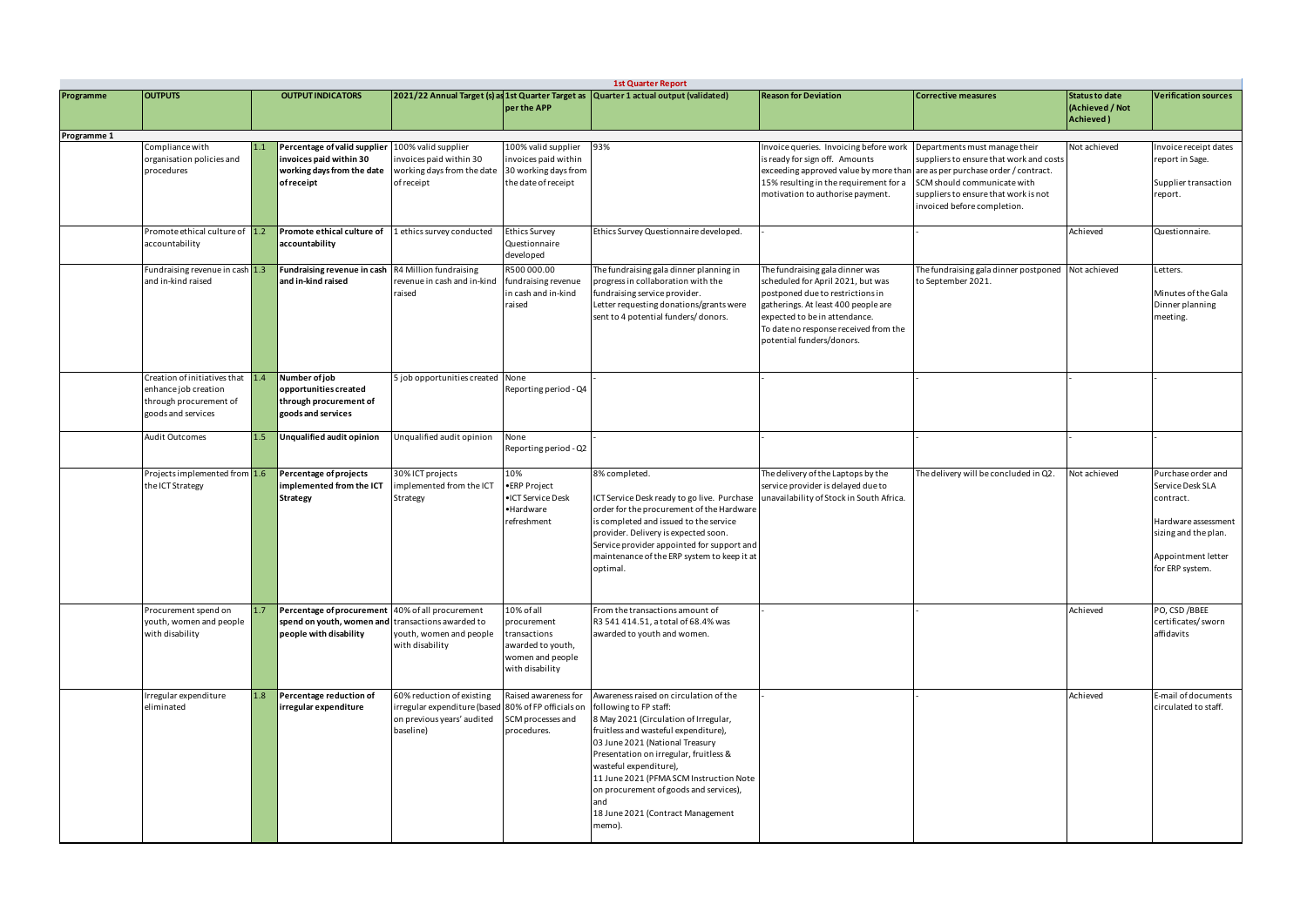| Programme 2 |                                    |     |                                            |                            |                       |                                                                                       |                                         |                                                      |              |                      |
|-------------|------------------------------------|-----|--------------------------------------------|----------------------------|-----------------------|---------------------------------------------------------------------------------------|-----------------------------------------|------------------------------------------------------|--------------|----------------------|
|             | Cultural resources digitized 2.1   |     | Number of cultural                         | 1500 cultural resources    | 500 cultural          | 260 digital photographs of events activities Digitisation of events and activities is |                                         | Should the hard lock down continues                  | Not achieved | Digital photographs. |
|             | for effective public               |     | resources digitized                        | digitized                  | resources digitized   | have been digitised.                                                                  | dependent on events and activities      | to hamper events, the album                          |              |                      |
|             | interface                          |     |                                            |                            |                       |                                                                                       | related to the core business.           | photographs will be the focus of<br>digitisation.    |              | Narrative report.    |
|             | Cultural resources related         |     | Number of cultural                         | 5 cultural resources       | 1 cultural resource   | 1 newspaper cutting about the biography                                               |                                         |                                                      | Achieved     | Newspaper cutting.   |
|             | to the 7 epochs of the             |     | resources acquired                         | acquired                   | acquired              | of Mr Ronnie Govendar (play writer and                                                |                                         |                                                      |              |                      |
|             | exhibition acquired to             |     |                                            |                            |                       | activist) has been acquired                                                           |                                         |                                                      |              |                      |
|             |                                    |     |                                            |                            |                       |                                                                                       |                                         |                                                      |              |                      |
|             | emancipate the African             |     |                                            |                            |                       |                                                                                       |                                         |                                                      |              |                      |
|             | Voice for access and               |     |                                            |                            |                       |                                                                                       |                                         |                                                      |              |                      |
|             | collection knowledgebase           |     |                                            |                            |                       |                                                                                       |                                         |                                                      |              |                      |
|             | Cultural resources                 | 2.3 | Number of cultural                         | 1500 cultural resources    | 500 cultural          | No resources have been processed.                                                     | No processing took place as two         | The appointment of an Archivist will be Not achieved |              |                      |
|             | processed according to             |     | resources processed                        | processed                  | resources processed   |                                                                                       | Archivists have retired.                | completed by July 2021 after which                   |              |                      |
|             | heritage standards for             |     |                                            |                            |                       |                                                                                       |                                         | the backlog will be dealt with.                      |              |                      |
|             | access and collection              |     |                                            |                            |                       |                                                                                       |                                         |                                                      |              |                      |
|             | Books relevant to the              | 2.4 | Number of books acquired                   | 100 books acquired         | None                  |                                                                                       |                                         |                                                      |              |                      |
|             |                                    |     |                                            |                            | Reporting period - Q2 |                                                                                       |                                         |                                                      |              |                      |
|             | //hapo storyline acquired          |     |                                            |                            |                       |                                                                                       |                                         |                                                      |              |                      |
|             | for access and collection          |     |                                            |                            | and Q3                |                                                                                       |                                         |                                                      |              |                      |
|             |                                    |     |                                            |                            |                       |                                                                                       |                                         |                                                      |              |                      |
|             | Honour the heroes and              |     | Number of names of heroes                  | 200 names inscribed on the | None                  | 192 names have been inscribed.                                                        | The target was not planned for Q1 but   | None required.                                       |              | Assessed list of     |
|             | heroines of the struggles for      |     | and heroines inscribed on                  | Wall of Names              | Reporting period - Q2 |                                                                                       | will add up to the annual target.       |                                                      |              | inscribed names.     |
|             | freedom and humanity by            |     | the Wall of Names                          |                            | and Q4                |                                                                                       | The names should have been inscribed    |                                                      |              |                      |
|             | way of inscribing their            |     |                                            |                            |                       |                                                                                       | in the 2020/21 financial year but       |                                                      |              |                      |
|             | names on the Wall of               |     |                                            |                            |                       |                                                                                       | because they were processed at the end  |                                                      |              |                      |
|             | Names                              |     |                                            |                            |                       |                                                                                       | of March 2020, it was too late for      |                                                      |              |                      |
|             |                                    |     |                                            |                            |                       |                                                                                       | inscription and therefore deferred to   |                                                      |              |                      |
|             |                                    |     |                                            |                            |                       |                                                                                       |                                         |                                                      |              |                      |
|             |                                    |     |                                            |                            |                       |                                                                                       | 2021 financial year.                    |                                                      |              |                      |
|             |                                    |     |                                            |                            |                       |                                                                                       |                                         |                                                      |              |                      |
|             |                                    |     |                                            |                            |                       |                                                                                       |                                         |                                                      |              |                      |
|             |                                    |     |                                            |                            |                       |                                                                                       |                                         |                                                      |              |                      |
|             | Temporary exhibitions              |     | Number of temporary                        | 4 temporary exhibitions    | None                  | Two temporary exhibitions have been                                                   | The target was not planned for Q1 but   | None required.                                       |              | 1. Murder in Paris - |
|             | developed / displayed in           |     | exhibitions developed /                    | displayed                  | Reporting period -    | displayed:                                                                            | will add up to the annual target.       |                                                      |              | Loan Agreement,      |
|             | //hapo to enhance the              |     | displayed in //hapo                        |                            | Q2, Q3 and Q4         | Murder in Paris (Dulcie September) and                                                | The Western Cape Museum Service         |                                                      |              | photographs, email   |
|             | permanent exhibition               |     |                                            |                            |                       | Honouring the Legacy of the former                                                    | requested to partner and the other      |                                                      |              | correspondences.     |
|             |                                    |     |                                            |                            |                       | President of Zambia, Dr Kenneth Kaunda.                                               | exhibition (Legacy of President Kaunda) |                                                      |              |                      |
|             |                                    |     |                                            |                            |                       |                                                                                       | was an instruction from DSAC that a     |                                                      |              |                      |
|             |                                    |     |                                            |                            |                       |                                                                                       | programme, which should be part of      |                                                      |              | Legacy of President  |
|             |                                    |     |                                            |                            |                       |                                                                                       |                                         |                                                      |              | Kaunda - Online      |
|             |                                    |     |                                            |                            |                       |                                                                                       | the 10 days national mourning of the    |                                                      |              |                      |
|             |                                    |     |                                            |                            |                       |                                                                                       | death President Kaunda should be        |                                                      |              | website link and     |
|             |                                    |     |                                            |                            |                       |                                                                                       | developed.                              |                                                      |              | Concept paper        |
|             |                                    |     |                                            |                            |                       |                                                                                       |                                         |                                                      |              |                      |
|             | Commemorate and reflect $\vert$ 2. |     | <b>Annual Day of Reflection on</b>         | 1 Day of Reflection on the | None                  |                                                                                       |                                         |                                                      |              |                      |
|             | on the Resistance and              |     | the Resistance and                         | Resistance and Liberation  | Reporting period - Q4 |                                                                                       |                                         |                                                      |              |                      |
|             | Liberation Heritage (RLH)          |     | Liberation Heritage (RLH)                  | Heritage (RLH) conducted   |                       |                                                                                       |                                         |                                                      |              |                      |
|             |                                    |     | conducted                                  |                            |                       |                                                                                       |                                         |                                                      |              |                      |
|             |                                    |     |                                            |                            |                       |                                                                                       |                                         |                                                      |              |                      |
|             | Commemorate on Heroes              | 2.8 | Number of commemoration 1 Commemoration of |                            | None                  |                                                                                       |                                         |                                                      |              |                      |
|             | and Heroines (RLH)                 |     | of heroes and heroines                     | heroes and heroines (RLH)  | Reporting period - Q2 |                                                                                       |                                         |                                                      |              |                      |
|             |                                    |     | (RLH) programmes                           | programme (Botswana /      |                       |                                                                                       |                                         |                                                      |              |                      |
|             |                                    |     |                                            | Gaborone SADF Raid)        |                       |                                                                                       |                                         |                                                      |              |                      |
|             |                                    |     |                                            |                            |                       |                                                                                       |                                         |                                                      |              |                      |
|             | Support materials for              | 2.9 | Number of education                        | Support material for 1     | None                  |                                                                                       |                                         |                                                      |              |                      |
|             | education programmes               |     | programmes' support                        | education programme        | Reporting period - Q4 |                                                                                       |                                         |                                                      |              |                      |
|             | published that decolonize          |     | materials published                        | published                  |                       |                                                                                       |                                         |                                                      |              |                      |
|             | history, heritage and              |     |                                            |                            |                       |                                                                                       |                                         |                                                      |              |                      |
|             | spirituality and                   |     |                                            |                            |                       |                                                                                       |                                         |                                                      |              |                      |
|             |                                    |     |                                            |                            |                       |                                                                                       |                                         |                                                      |              |                      |
|             | complement RLH history             |     |                                            |                            |                       |                                                                                       |                                         |                                                      |              |                      |
|             | curriculum                         |     |                                            |                            |                       |                                                                                       |                                         |                                                      |              | 2. Commemoration of  |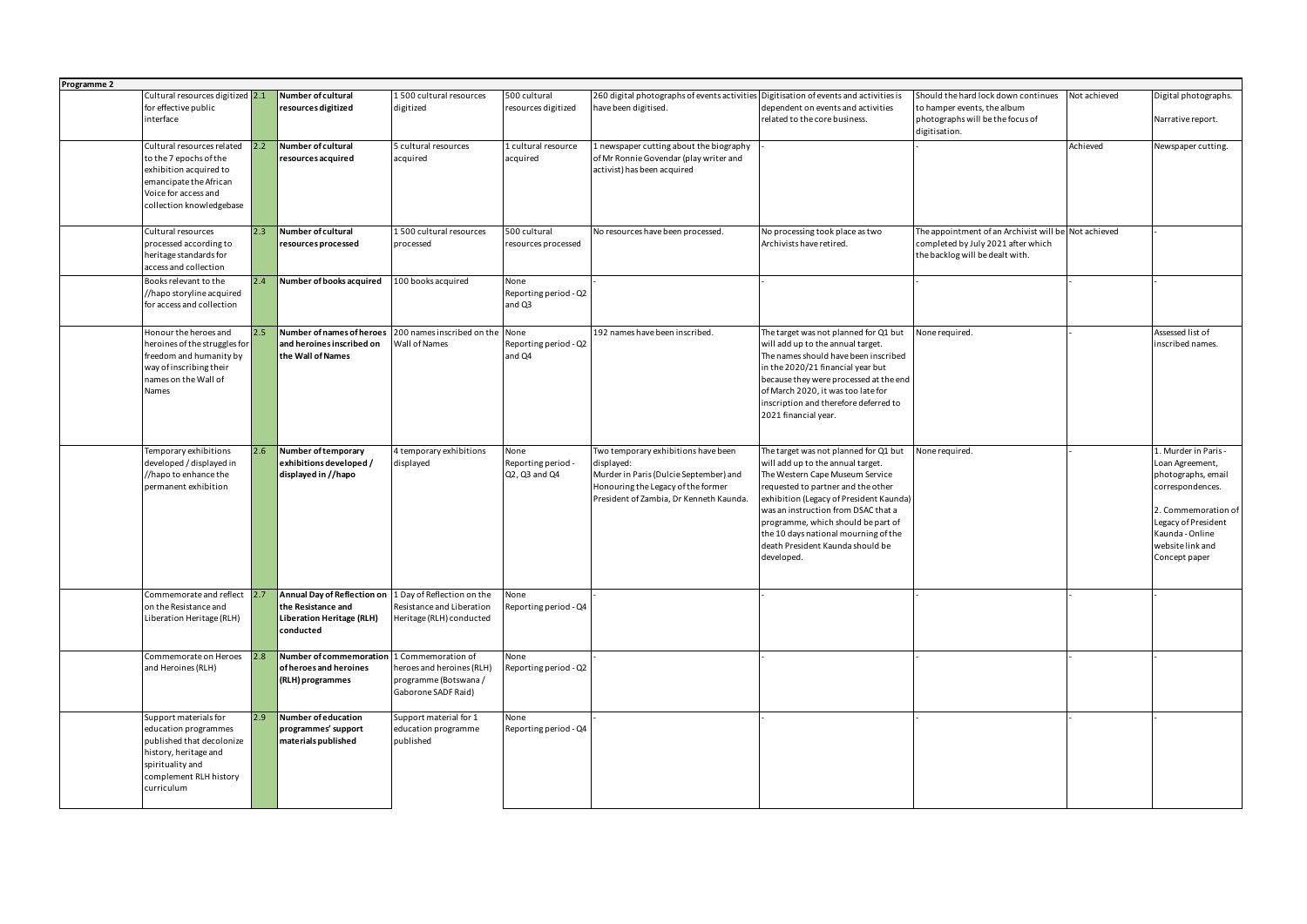|             | Heritage education event<br>conducted                      |     | 2.10 Annual heritage education<br>event conducted       | 1 heritage education event<br>conducted | None<br>Reporting period - Q3                |                                                                                            |                                                                             |                                      |              |                            |
|-------------|------------------------------------------------------------|-----|---------------------------------------------------------|-----------------------------------------|----------------------------------------------|--------------------------------------------------------------------------------------------|-----------------------------------------------------------------------------|--------------------------------------|--------------|----------------------------|
|             |                                                            |     |                                                         |                                         |                                              |                                                                                            |                                                                             |                                      |              |                            |
|             | Storytelling event                                         |     | 2.11 Annual storytelling event                          | L storytelling event                    | None                                         |                                                                                            |                                                                             |                                      |              |                            |
|             | conducted to promote,                                      |     | conducted                                               | conducted                               | Reporting period - Q4                        |                                                                                            |                                                                             |                                      |              |                            |
|             | protect and preserve IKS                                   |     |                                                         |                                         |                                              |                                                                                            |                                                                             |                                      |              |                            |
|             | Names of heroes and                                        |     | 2.12 Number of names of heroes                          | 200 names verified and                  | None                                         |                                                                                            |                                                                             |                                      |              |                            |
|             | heroines across race, class,                               |     | and heroines verified and                               | validated                               | Reporting period - Q2                        |                                                                                            |                                                                             |                                      |              |                            |
|             | gender and age divisions<br>verified and validated to be   |     | validated by the Names<br><b>Verification Committee</b> |                                         | and Q4                                       |                                                                                            |                                                                             |                                      |              |                            |
|             | honoured on the Wall of                                    |     | $\sqrt{(NVC)}$                                          |                                         |                                              |                                                                                            |                                                                             |                                      |              |                            |
|             | Names and in the Gallery of                                |     |                                                         |                                         |                                              |                                                                                            |                                                                             |                                      |              |                            |
|             | Leaders                                                    |     |                                                         |                                         |                                              |                                                                                            |                                                                             |                                      |              |                            |
|             |                                                            |     |                                                         |                                         |                                              |                                                                                            |                                                                             |                                      |              |                            |
|             | Research papers / articles                                 |     | 2.13 Number of completed                                | 6 research papers / articles            | None                                         | The Freedom Park book titled "Social                                                       | The target was not planned for Q1 but                                       | None required.                       |              | Published book.            |
|             | completed that decolonize<br>history, heritage and         |     | research papers / articles                              | completed                               | Reporting period -<br>Q2, Q3 and Q4          | memory as a force for social and economic<br>transformation" has been completed and        | will add up to the annual target. The<br>book that has been published as a  |                                      |              |                            |
|             | spirituality (RLH), and                                    |     |                                                         |                                         |                                              | published by UNISA Press.                                                                  | collaborative exercise between                                              |                                      |              |                            |
|             | promote, protect and                                       |     |                                                         |                                         |                                              |                                                                                            | Freedom Park and UNISA Press. It is the                                     |                                      |              |                            |
|             | preserve IKS                                               |     |                                                         |                                         |                                              |                                                                                            | outcome of a partnership between<br>Freedom Park and UNISA.                 |                                      |              |                            |
|             |                                                            |     |                                                         |                                         |                                              |                                                                                            |                                                                             |                                      |              |                            |
|             |                                                            |     |                                                         |                                         |                                              |                                                                                            |                                                                             |                                      |              |                            |
|             | Seminars / conferences /                                   |     | 2.14 Number of seminars /                               | 2 seminars / conferences /              | None                                         | A virtual Africa Day Webinar was held on                                                   | The target was not planned for Q1 but                                       | None required.                       |              | Webinar programme.         |
|             | public lectures conducted                                  |     | conferences / public                                    | public lectures conducted               | Reporting period - Q2 25 May 2021.<br>and Q4 |                                                                                            | will add up to the annual target.                                           |                                      |              | Webinar Advert.            |
|             | to emancipate the African<br>voice and to advance a        |     | lectures conducted                                      |                                         |                                              |                                                                                            | The Webinar was held in partnership<br>with UNISA, to be done before Africa |                                      |              |                            |
|             | body of knowledge on                                       |     |                                                         |                                         |                                              |                                                                                            | Day on 25 May 2021.                                                         |                                      |              | Invitation.                |
|             | Resistance and Liberation                                  |     |                                                         |                                         |                                              |                                                                                            |                                                                             |                                      |              |                            |
|             | Heritage (RLH)                                             |     |                                                         |                                         |                                              |                                                                                            |                                                                             |                                      |              |                            |
|             |                                                            |     |                                                         |                                         |                                              |                                                                                            |                                                                             |                                      |              |                            |
|             | Dialogues (oral histories)                                 |     | 2.15 Number of dialogues                                | 6 dialogues conducted                   | None                                         | 3 dialogues were conducted in the Eastern                                                  | The target was not planned for Q1 but                                       | None required.                       |              | Attendance Register.       |
|             | conducted to emancipate                                    |     | conducted                                               |                                         | Reporting period -                           | Cape on the history of AmaPondo                                                            | will add up to the annual target.                                           |                                      |              |                            |
|             | the African voice                                          |     |                                                         |                                         | Q2, Q3 and Q4                                | traditional leaders and their contribution<br>to the liberation struggle and resistance to | The dialogues were as result of the<br>request made to the office of CEO to |                                      |              | Dialogue release<br>forms. |
|             |                                                            |     |                                                         |                                         |                                              | colonialism:                                                                               | research the history of AmaPondo Kings                                      |                                      |              |                            |
|             |                                                            |     |                                                         |                                         |                                              | Nkosi Ntandoyesizwe Ndamase.                                                               | that resisted colonialism and                                               |                                      |              |                            |
|             |                                                            |     |                                                         |                                         |                                              | Nksosi Nzulwazi Sigcau.                                                                    | participated in the liberation struggle.                                    |                                      |              |                            |
|             |                                                            |     |                                                         |                                         |                                              | Nkosi T.R. Jali                                                                            |                                                                             |                                      |              |                            |
|             | Interfaith and strategic                                   |     | 2.16 Number of Interfaith and                           | 4 interfaith and strategic              | 1 Interfaith and                             | 2 Interfaith programmes were conducted:                                                    | The second programme on 15 June                                             | None required.                       | Achieved     | Interfaith Agenda.         |
|             | programmes conducted to                                    |     | strategic programmes                                    | programmes conducted                    | strategic programme                          | Interfaith and strategic programme on                                                      | 2021 was executed to mark the first                                         |                                      |              |                            |
|             | foster reconciliation, social<br>cohesion, nation building |     | conducted                                               |                                         | conducted                                    | cleansing was conducted on 14 June 2021<br>at Freedom Park, and                            | phase of national prayers for healing,<br>peace and reconciliation.         |                                      |              | Attendance registers.      |
|             | and peace                                                  |     |                                                         |                                         |                                              | Interfaith prayers programme conducted                                                     |                                                                             |                                      |              |                            |
|             |                                                            |     |                                                         |                                         |                                              | on 15 June 2021 at Freedom Park.                                                           |                                                                             |                                      |              |                            |
|             |                                                            |     |                                                         |                                         |                                              |                                                                                            |                                                                             |                                      |              |                            |
| Programme 3 |                                                            |     |                                                         |                                         |                                              |                                                                                            |                                                                             |                                      |              |                            |
|             | Public awareness                                           | 3.1 | Number of visitors visiting                             | Register 60 000 visitors                | Register 15 000                              | 4 060 visitors registered                                                                  | When setting targets for the current                                        | Intensify the marketing and media    | Not achieved | Visitor register.          |
|             | conducted through                                          |     | the Freedom Park                                        |                                         | visitors                                     |                                                                                            | financial year it was anticipated that all                                  | campaigns to make South African and  |              |                            |
|             | signature events                                           |     |                                                         |                                         |                                              |                                                                                            | lockdowns would have been lifted.                                           | international population aware about |              |                            |
|             |                                                            |     |                                                         |                                         |                                              |                                                                                            |                                                                             | Freedom Park.                        |              |                            |
|             |                                                            |     |                                                         |                                         |                                              |                                                                                            |                                                                             |                                      |              |                            |